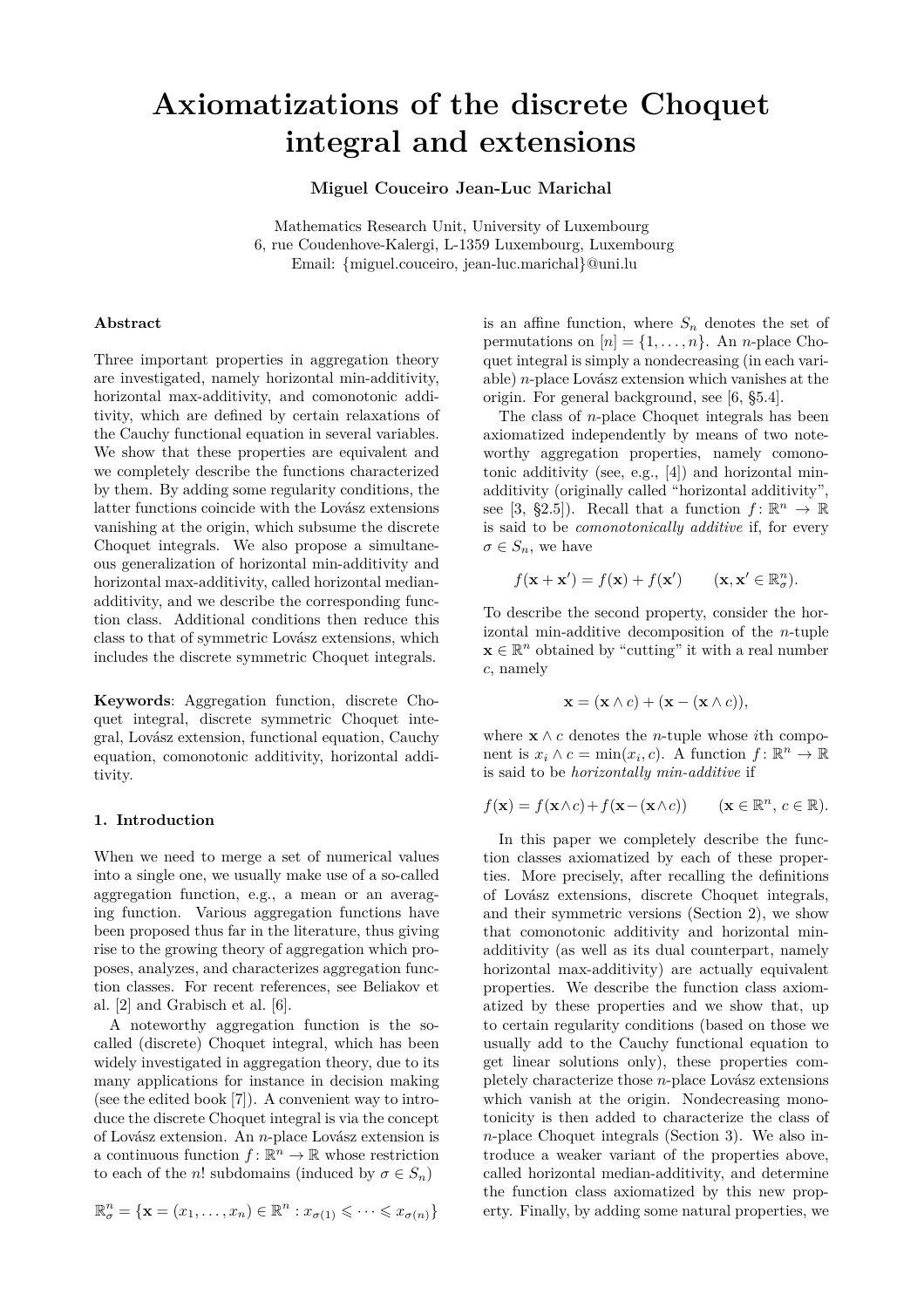characterize the class of *n*-place symmetric Lovász extensions and the subclass of *n*-place symmetric Choquet integrals.

We employ the following notation throughout the paper. Let  $\mathbb{R}_+ = [0, \infty)$  and  $\mathbb{R}_- = ]-\infty, 0]$ . For every  $A \subseteq [n]$ , the symbol  $\mathbf{1}_A$  denotes the *n*-tuple whose *i*th component is 1, if  $i \in A$ , and 0, otherwise. Let also  $\mathbf{1} = \mathbf{1}_{[n]}$  and  $\mathbf{0} = \mathbf{1}_{\emptyset}$ . The symbols ∧ and ∨ denote the minimum and maximum functions, respectively. For every  $\mathbf{x} \in \mathbb{R}^n$ , let  $\mathbf{x}^+ = \mathbf{x} \vee 0$  and  $\mathbf{x}^- = (-\mathbf{x})^+$ . For every function  $f: \mathbb{R}^n \to \mathbb{R}$ , we define its diagonal section  $\delta_f: \mathbb{R} \to \mathbb{R}$  by  $\delta_f(x) = f(x\mathbf{1})$ . More generally, for every  $A \subseteq [n]$ , we define the function  $\delta_f^A \colon \mathbb{R} \to \mathbb{R}$ by  $\delta_f^A(x) = f(x \mathbf{1}_A).$ 

It is important to notice that comonotonic additivity as well as horizontal min-additivity and horizontal max-additivity extend the classical additivity property defined by the Cauchy functional equation for *n*-place functions

$$
f(\mathbf{x} + \mathbf{x}') = f(\mathbf{x}) + f(\mathbf{x}') \qquad (\mathbf{x}, \mathbf{x}' \in \mathbb{R}^n). \tag{1}
$$

In this regard, recall that the general solution  $f: \mathbb{R}^n \to \mathbb{R}$  of the Cauchy equation (1) is given by  $f(\mathbf{x}) = \sum_{k=1}^{n} f_k(x_k)$ , where the  $f_k : \mathbb{R} \to \mathbb{R}$  $(k \in [n])$  are arbitrary solutions of the basic Cauchy equation  $f_k(x + x') = f_k(x) + f_k(x')$  (see [1, §2-4]). As the following theorem states, under some regularity conditions,  $f_k$  is necessarily a linear function.

**Theorem 1 ([1])** Let  $E = \mathbb{R}$  or  $\mathbb{R}_+$  or  $\mathbb{R}_-$ . If  $f: E \to \mathbb{R}$  *solves the basic Cauchy equation* 

$$
f(x + x') = f(x) + f(x'),
$$

*then either*  $f$  *is of the form*  $f(x) = cx$  *for some*  $c \in$  $\mathbb{R}$ *, or the graph of f is everywhere dense in*  $\mathbb{R}^2$ *. The latter case is excluded as soon as f is continuous at a point or monotonic or Lebesgue measurable or bounded from one side on a set of positive measure.*

As we will see in this paper, comonotonic additivity, horizontal min-additivity, and horizontal median-additivity of a function  $f: \mathbb{R}^n \to \mathbb{R}$  force the 1-place functions  $\delta_f^A|_{\mathbb{R}_+}$ , and  $\delta_f^A|_{\mathbb{R}_-}$   $(A \subseteq [n])$ to solve the basic Cauchy equation. Theorem 1 will hence be useful to describe the corresponding function classes whenever the regularity conditions stated are assumed.

Recall that a function  $f: \mathbb{R}^n \to \mathbb{R}$  is said to be *homogeneous* (resp. *positively homogeneous*) *of degree one* if  $f(c\mathbf{x}) = cf(\mathbf{x})$  for every  $\mathbf{x} \in \mathbb{R}^n$  and every  $c \in \mathbb{R}$  (resp. every  $c > 0$ ).

# **2. Lovász extensions and symmetric Lovász extensions**

We now recall the concept of Lovász extension and introduce that of symmetric Lovász extension.

Consider a *pseudo-Boolean function*, that is, a function  $\phi: \{0,1\}^n \to \mathbb{R}$ , and define the set function

 $v_{\phi}$ :  $2^{[n]} \rightarrow \mathbb{R}$  by  $v_{\phi}(A) = \phi(\mathbf{1}_A)$  for every  $A \subseteq [n]$ . Hammer and Rudeanu [8] showed that such a function has a unique representation as a multilinear polynomial of *n* variables

$$
\phi(\mathbf{x}) = \sum_{A \subseteq [n]} a_{\phi}(A) \prod_{i \in A} x_i,
$$

where the set function  $a_{\phi} \colon 2^{[n]} \to \mathbb{R}$ , called the *Möbius transform* of *v*<sup> $θ$ </sup>, is defined by

$$
a_{\phi}(A) = \sum_{B \subseteq A} (-1)^{|A| - |B|} v_{\phi}(B).
$$

The *Lovász extension* of a pseudo-Boolean function  $\phi$ :  $\{0,1\}^n \to \mathbb{R}$  is the function  $f_{\phi}$ :  $\mathbb{R}^n \to \mathbb{R}$ whose restriction to each subdomain  $\mathbb{R}^n_\sigma$  ( $\sigma \in S_n$ ) is the unique affine function which agrees with  $\phi$  at the  $n + 1$  vertices of the *n*-simplex  $[0, 1]^n \cap \mathbb{R}^n_{\sigma}$  (see [9, 11]). We then have  $f_{\phi}|_{\{0,1\}^n} = \phi$ .

It can be shown (see  $[6, \S 5.4.2]$ ) that the Lovász extension of a pseudo-Boolean function  $\phi$ :  $\{0,1\}^n \to \mathbb{R}$  is the continuous function

$$
f_{\phi}(\mathbf{x}) = \sum_{A \subseteq [n]} a_{\phi}(A) \bigwedge_{i \in A} x_i \qquad (\mathbf{x} \in \mathbb{R}^n).
$$

Its restriction to  $\mathbb{R}^n_{\sigma}$  is the affine function

$$
f_{\phi}(\mathbf{x}) = \phi(\mathbf{0}) + x_{\sigma(1)} v_{\phi}(A_{\sigma}^{\uparrow}(1))
$$
  
+ 
$$
\sum_{i=2}^{n} (x_{\sigma(i)} - x_{\sigma(i-1)}) v_{\phi}(A_{\sigma}^{\uparrow}(i))
$$
  
- 
$$
x_{\sigma(n)} \phi(\mathbf{0}),
$$
 (2)

for every  $\mathbf{x} \in \mathbb{R}^n_{\sigma}$ , and where  $A_{\sigma}^{\uparrow}(i)$  =  $\{\sigma(i), \ldots, \sigma(n)\}\$ . Indeed, both sides of (2) agree at  $\mathbf{x} = \mathbf{0}$  and  $\mathbf{x} = \mathbf{1}_{A_{\sigma}^{\uparrow}(k)}$  for every  $k \in [n]$ . Thus we see that  $f_{\phi} - \phi(\mathbf{0}) = f_{\phi - \phi(\mathbf{0})}$  is positively homogeneous of degree one.

We say that a function  $f: \mathbb{R}^n \to \mathbb{R}$  is a *Lovász extension* if there is a pseudo-Boolean function  $\phi$ :  $\{0,1\}^n \to \mathbb{R}$  such that  $f = f_{\phi}$ .

An *n*-place *Choquet integral* is a nondecreasing Lovász extension  $f_{\phi} : \mathbb{R}^n \to \mathbb{R}$  such that  $f_{\phi}(\mathbf{0}) = 0$ . It is easy to see that a Lovász extension  $f: \mathbb{R}^n \to$ R is an *n*-place Choquet integral if and only if its underlying pseudo-Boolean function  $\phi = f|_{\{0,1\}^n}$ is nondecreasing and vanishes at the origin (see  $[6,$  $\S5.4$ ).

We now introduce the concept of symmetric Lovász extension. Here "symmetric" does not refer to invariance under a permutation of variables but rather to the role of the origin of  $\mathbb{R}^n$  as a symmetry center with respect to the function values whenever the function vanishes at the origin.

The *symmetric Lovász extension* of a pseudo-Boolean function  $\phi: \{0,1\}^n \to \mathbb{R}$  is the *n*-place function  $\check{f}_{\phi} \colon \mathbb{R}^n \to \mathbb{R}$  defined by

$$
\check{f}_{\phi}(\mathbf{x}) = f_{\phi}(\mathbf{0}) + f_{\phi}(\mathbf{x}^{+}) - f_{\phi}(\mathbf{x}^{-}) \qquad (\mathbf{x} \in \mathbb{R}^{n}), (3)
$$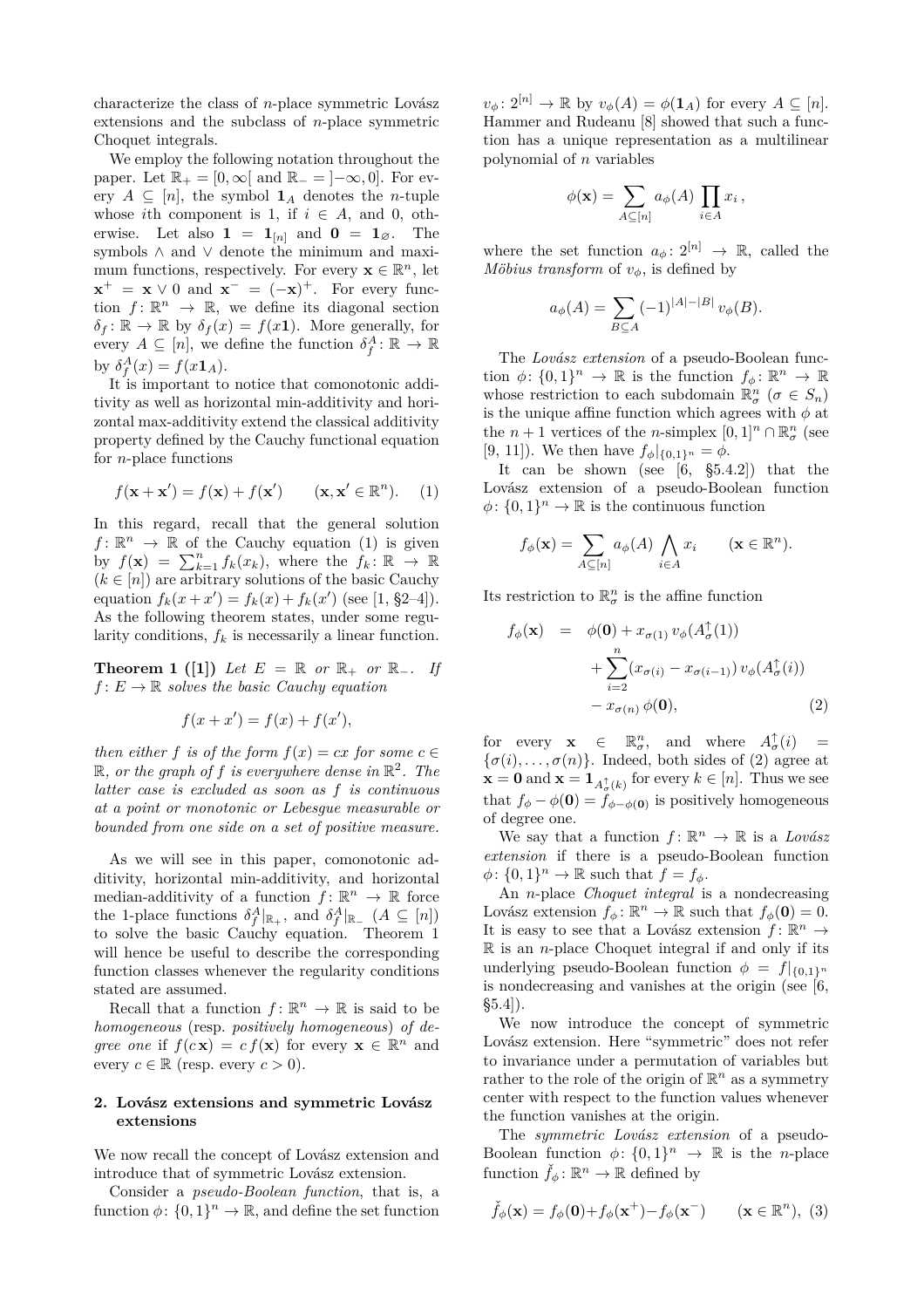where  $f_{\phi}$  is the Lovász extension of  $\phi$ . As immediate consequences of this definition, we see that  $f_{\phi}$  is continuous and that

$$
\check{f}_{\phi-\phi(\mathbf{0})}(-\mathbf{x})=-\check{f}_{\phi-\phi(\mathbf{0})}(\mathbf{x})\qquad(\mathbf{x}\in\mathbb{R}^n).
$$

More generally, we can easily see that  $\check{f}_{\phi-\phi(\mathbf{0})}$  is homogeneous of degree one. Moreover,  $\dot{f}_{\phi}$  is nondecreasing if and only if so is  $\phi$ .

By (2) and (3), it follows that the restriction of  $\check{f}_{\phi}$  to  $\mathbb{R}^n_{\sigma}$  is the function

$$
\check{f}_{\phi}(\mathbf{x}) = \phi(\mathbf{0}) + \left( -x_{\sigma(1)} \phi(\mathbf{0}) + \sum_{i=1}^{p-1} (x_{\sigma(i)} - x_{\sigma(i+1)}) v_{\phi}(A_{\sigma}^{\downarrow}(i)) + x_{\sigma(p)} v_{\phi}(A_{\sigma}^{\downarrow}(p)) \right) \n+ \left( x_{\sigma(p+1)} v_{\phi}(A_{\sigma}^{\uparrow}(p+1)) + \sum_{i=p+2}^{n} (x_{\sigma(i)} - x_{\sigma(i-1)}) v_{\phi}(A_{\sigma}^{\uparrow}(i)) - x_{\sigma(n)} \phi(\mathbf{0}) \right) \quad (\mathbf{x} \in \mathbb{R}_{\sigma}^{n}), \qquad (4)
$$

where  $A^{\uparrow}_{\sigma}(i) = {\sigma}(i), \ldots, {\sigma}(n)$ ,  $A^{\downarrow}_{\sigma}(i) = {\sigma}(i)$  $\{\sigma(1), \ldots, \sigma(i)\}\$ , and the integer  $p \in \{0, 1, \ldots, n\}\$ is such that  $x_{\sigma(p)} < 0 \leq x_{\sigma(p+1)}$ . In this formula the terms in the first (resp. second) parentheses are to be considered only if  $p \geq 1$  (resp.  $p \leq n-1$ ).

We say that a function  $f: \mathbb{R}^n \to \mathbb{R}$  is a *symmetric Lovász extension* if there is a pseudo-Boolean function  $\phi$ :  $\{0,1\}^n \to \mathbb{R}$  such that  $\hat{f} = \check{f}_{\phi}$ .

Nondecreasing symmetric Lovász extensions vanishing at the origin, also called *discrete symmetric Choquet integrals*, were introduced by Šipoš [12] (see also [6, §5.4]).

#### **3. Axiomatizations of Lovász extensions**

In the present section we show that comonotonic additivity, horizontal min-additivity, and horizontal max-additivity are equivalent and we describe the corresponding function class. By adding certain regularity conditions, we then axiomatize the class of *n*-place Lovász extensions. We first recall the definitions of these properties.

Two *n*-tuples  $\mathbf{x}, \mathbf{x}' \in \mathbb{R}^n$  are said to be *comonotonic* if there exists  $\sigma \in S_n$  such that  $\mathbf{x}, \mathbf{x}' \in \mathbb{R}_{\sigma}^n$ . A function  $f: \mathbb{R}^n \to \mathbb{R}$  is said to be *comonotonically additive* if, for every comonotonic *n*-tuples  $\mathbf{x}, \mathbf{x}' \in \mathbb{R}^n$ , we have

$$
f(\mathbf{x} + \mathbf{x}') = f(\mathbf{x}) + f(\mathbf{x}'). \tag{5}
$$

Given  $\mathbf{x} \in \mathbb{R}^n$  and  $c \in \mathbb{R}$ , let  $[\![\mathbf{x}]\!]_c = \mathbf{x} - \mathbf{x} \wedge c$  and  $\llbracket \mathbf{x} \rrbracket^c = \mathbf{x} - \mathbf{x} \lor c$ . We say that a function  $f: \mathbb{R}^n \to \mathbb{R}$ is

• *horizontally min-additive* if, for every  $\mathbf{x} \in \mathbb{R}^n$ and every  $c \in \mathbb{R}$ , we have

$$
f(\mathbf{x}) = f(\mathbf{x} \wedge c) + f([\![\mathbf{x}]\!]_c). \tag{6}
$$

• *horizontally max-additive* if, for every  $\mathbf{x} \in \mathbb{R}^n$ and every  $c \in \mathbb{R}$ , we have

$$
f(\mathbf{x}) = f(\mathbf{x} \lor c) + f([\![\mathbf{x}]\!]^c). \tag{7}
$$

We immediately observe that, since any  $\mathbf{x} \in \mathbb{R}^n$ decomposes into the sum of the comonotonic *n*tuples  $\mathbf{x} \wedge c$  and  $\llbracket \mathbf{x} \rrbracket_c$  for every  $c \in \mathbb{R}$  (i.e.,  $\mathbf{x} =$  $(\mathbf{x} \wedge c) + [\![\mathbf{x}]\!]_c$ , any comonotonically additive function is necessarily horizontally min-additive. Dually, any comonotonically additive function is horizontally max-additive.

We also observe that if  $f: \mathbb{R}^n \to \mathbb{R}$  satisfies any of these properties, then necessarily  $f(\mathbf{0}) = 0$  (just take  $\mathbf{x} = \mathbf{x}' = \mathbf{0}$  and  $c = 0$  in (5)–(7)).

**Lemma 2** If  $f: \mathbb{R}^n \to \mathbb{R}$  is horizontally min*additive (resp. horizontally max-additive) then*  $\delta_f^A|_{\mathbb{R}_+}$  (resp.  $\delta_f^A|_{\mathbb{R}_-}$ ) is additive for every  $A \subseteq [n]$ . *Moreover,*  $\delta_f$  *is additive and odd.* 

**Remark 1** *For a horizontally min-additive or horizontally max-additive function*  $f: \mathbb{R}^n \to \mathbb{R}$ , the  $function \delta_f^A$  need not be additive. For instance, con*sider the binary horizontally min-additive function*  $f(x_1, x_2) = x_1 \wedge x_2$ *. For*  $x > 0$  *and*  $x' = -x$ *, we have*

$$
\delta_f^{\{1\}}(x-x) = 0 > -x = \delta_f^{\{1\}}(x) + \delta_f^{\{1\}}(-x).
$$

**Theorem 3** *A* function  $f: \mathbb{R}^n \to \mathbb{R}$  is horizontally *min-additive if and only if there exists*  $g: \mathbb{R}^n \to \mathbb{R}$ , *with*  $\delta_g$  *and*  $\delta_g^A|_{\mathbb{R}_+}$  *additive for every*  $A \subseteq [n]$ *, such that, for every*  $\sigma \in S_n$ *,* 

$$
f(\mathbf{x}) = \delta_g(x_{\sigma(1)}) + \sum_{i=2}^n \delta_g^{A_{\sigma}^{\dagger}(i)}(x_{\sigma(i)} - x_{\sigma(i-1)}), \tag{8}
$$

*for every*  $\mathbf{x} \in \mathbb{R}^n_{\sigma}$ *. In this case, we can choose*  $g = f$ *.* 

Similarly, we obtain the following dual characterization.

**Theorem 4** *A* function  $f: \mathbb{R}^n \to \mathbb{R}$  is horizontally *max-additive if and only if there exists*  $h: \mathbb{R}^n \to \mathbb{R}$ , *with*  $\delta_h$  *and*  $\delta_h^A|_{\mathbb{R}_+}$  *additive for every*  $A \subseteq [n]$ *, such that, for every*  $\sigma \in S_n$ *,* 

$$
f(\mathbf{x}) = \delta_h(x_{\sigma(n)}) + \sum_{i=1}^{n-1} \delta_h^{A^{\downarrow}_{\sigma}(i)}(x_{\sigma(i)} - x_{\sigma(i+1)}),
$$

*for every*  $\mathbf{x} \in \mathbb{R}^n_{\sigma}$ *. In this case, we can choose*  $h = f$ *.* 

**Theorem 5** For any function  $f: \mathbb{R}^n \to \mathbb{R}$ , the fol*lowing assertions are equivalent.*

- (*i*) *f is comonotonically additive.*
- (*ii*) *f is horizontally min-additive.*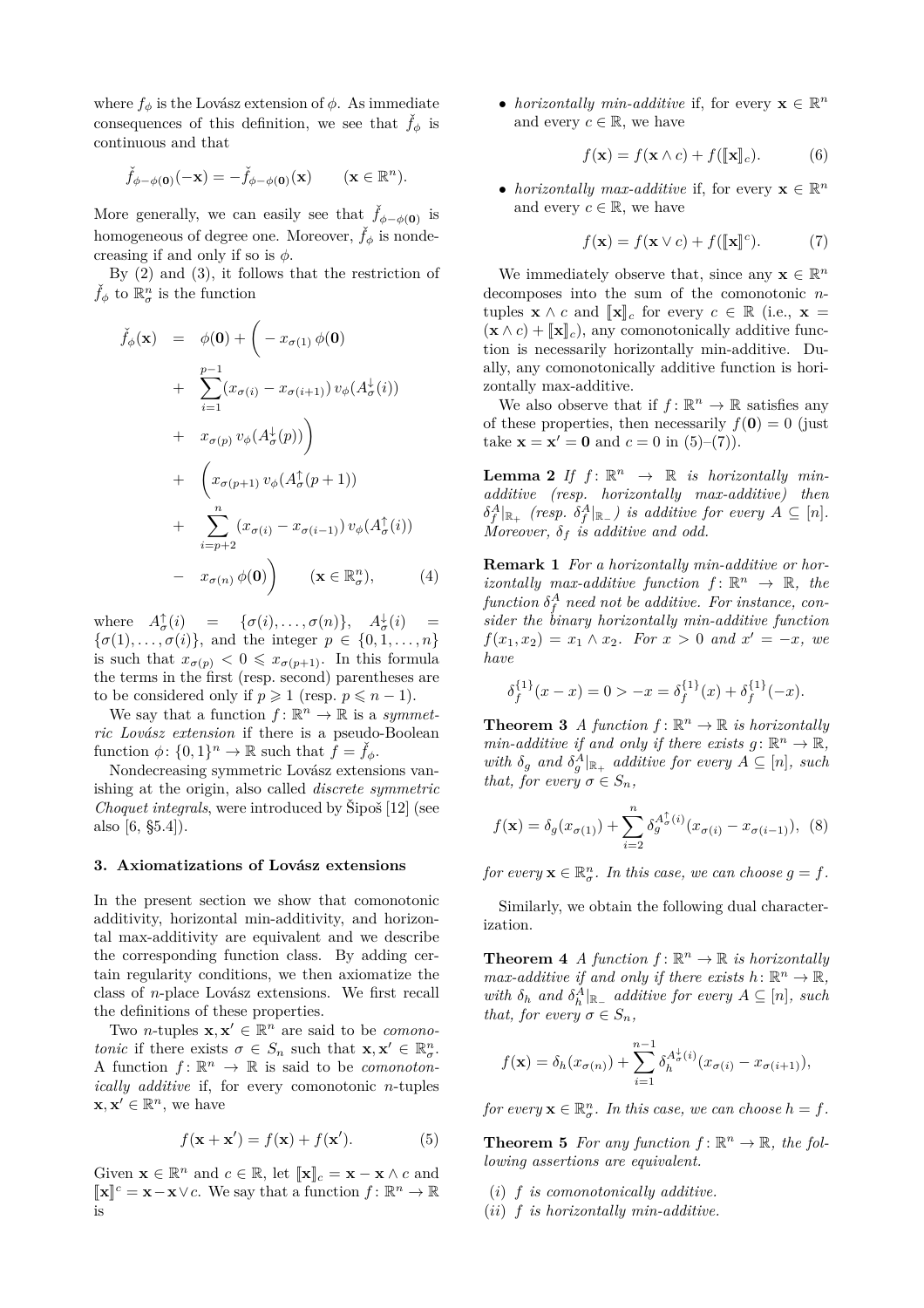*If any of these conditions is fulfilled, then*  $\delta_f$ *,*  $\delta_f^A|_{\mathbb{R}_+}$ *, and*  $\delta_f^A|_{\mathbb{R}_-}$  *are additive for every*  $A \subseteq [n]$ *.* 

**Remark 2** *(a) Theorems 3 and 4 provide two equivalent representations of comonotonically additive functions (see Theorem 5). For instance, for a binary comonotonically additive function*  $f: \mathbb{R}^2 \to \mathbb{R}$ , we have the representa*tions*

$$
f(x_1, x_2) =
$$
  
\n
$$
\begin{cases}\ng(x_1, x_1) + g(0, x_2 - x_1), & \text{if } x_1 \le x_2, \\
g(x_2, x_2) + g(x_1 - x_2, 0), & \text{if } x_1 \ge x_2,\n\end{cases}
$$

*and*

$$
f(x_1, x_2) =
$$
  
\n
$$
\begin{cases}\nh(x_2, x_2) + h(x_1 - x_2, 0), & \text{if } x_1 \le x_2, \\
h(x_1, x_1) + h(0, x_2 - x_1), & \text{if } x_1 \ge x_2,\n\end{cases}
$$

*where*  $\delta_g$ ,  $\delta_g^A|_{\mathbb{R}_+}$ ,  $\delta_h$ , and  $\delta_h^A|_{\mathbb{R}_-}$  are additive *for every*  $A \subseteq [2]$ *. Thus, f is completely determined by its values on the*  $x_1$ *-axis, the*  $x_2$ *-axis, and the line*  $x_2 = x_1$ *.* 

*(b)* More generally, every function  $f: \mathbb{R}^n \to \mathbb{R}$  sat*isfying any of the conditions of Theorem 5 is completely determined by its values on the lines*  ${x \cdot x \in \mathbb{R} \}$   $(A \subseteq [n])$ .

We now axiomatize the class of *n*-place Lovász extensions.

**Theorem 6** Let  $f: \mathbb{R}^n \to \mathbb{R}$  be a function and let  $f_0 = f - f(\mathbf{0})$ *. Then f is a Lovász extension if and only if the following conditions hold:*

- (*i*) *f*<sup>0</sup> *is comonotonically additive or horizontally min-additive or horizontally max-additive.*
- (*ii*) *Each of the maps*  $\delta_{f_0}$  *and*  $\delta_{f_0}^A|_{\mathbb{R}_+}$  ( $A \subseteq [n]$ ) *is continuous at a point or monotonic or Lebesgue measurable or bounded from one side on a set of positive measure.*

*The set* R<sup>+</sup> *can be replaced by* R<sup>−</sup> *in* (*ii*)*. Condition* (*ii*) *holds* whenever Condition (*i*) *holds* and  $\delta_{f_0}^A$  *is positively homogeneous of degree one for every A* ⊆ [*n*]*.*

- **Remark 3** *(a) Since any Lovász extension vanishing at the origin is positively homogeneous of degree one, Condition* (*ii*) *of Theorem 6 can be replaced by the stronger condition:*  $f_0$  *is positively homogeneous of degree one.*
- *(b) Axiomatizations of the class of n-place Choquet integrals can be immediately derived from Theorem 6 by adding nondecreasing monotonicity. Similar axiomatizations using comonotone additivity (resp. horizontal min-additivity) were obtained by de Campos and Bolaños [4] (resp. by Benvenuti et al. [3, §2.5]).*

*(c) The concept of comonotonic additivity appeared first in Dellacherie [5] and then in Schmeidler [10]. The concept of horizontal minadditivity was previously considered by Šipoš [12] and then by Benvenuti et al. [3, §2.3] where it was called "horizontal additivity".*

## **4. Axiomatizations of symmetric Lovász extensions**

In this final section we introduce a simultaneous generalization of horizontal min-additivity and horizontal max-additivity, called horizontal medianadditivity, and we describe the corresponding function class. By adding further conditions, we then axiomatize the class of *n*-place symmetric Lovász extensions.

Horizontal median-additivity in a sense combines horizontal min-additivity and horizontal maxadditivity by using two cut levels that are symmetric with respect to the origin. Formally, we say that a function  $f: \mathbb{R}^n \to \mathbb{R}$  is *horizontally medianadditive* if, for every  $\mathbf{x} \in \mathbb{R}^n$  and every  $c \geq 0$ , we have

$$
f(\mathbf{x}) = f\big(\text{med}(-c, \mathbf{x}, c)\big) + f\big(\llbracket \mathbf{x} \rrbracket_c\big) + f\big(\llbracket \mathbf{x} \rrbracket^{-c}\big),\tag{9}
$$

where med( $-c$ , **x**, *c*) is the *n*-tuple whose *i*th component is the middle value of  $\{-c, x_i, c\}$ .

Since any  $\mathbf{x} \in \mathbb{R}^n$  decomposes into the sum of the comonotonic *n*-tuples med( $-c$ , **x**, *c*) +  $\|\mathbf{x}\|^{-c}$  $\mathbf{x} \wedge c$  and  $\|\mathbf{x}\|_c$  for every  $c \geq 0$  (i.e.,  $\mathbf{x} =$  $\text{med}(-c, \mathbf{x}, c) + [\![\mathbf{x}]\!]_c + [\![\mathbf{x}]\!]^{-c}$ , any comonotonically additive function is necessarily horizontally medianadditive. However, we will see that the converse claim is not true.

We also observe that if  $f: \mathbb{R}^n \to \mathbb{R}$  is horizontally median-additive, then necessarily  $f(\mathbf{0}) = 0$  (take  $\mathbf{x} = \mathbf{0}$  and  $c = 0$  in (9)). We then see that

$$
f(\mathbf{x}) = f(\mathbf{x}^+) + f(-\mathbf{x}^-) \qquad (\mathbf{x} \in \mathbb{R}^n) \tag{10}
$$

(take  $c = 0$  in (9)). This observation motivates the following definitions.

We say that a function  $f: \mathbb{R}^n \to \mathbb{R}$  is

- *positively comonotonically additive* if (5) holds for every comonotonic *n*-tuples  $\mathbf{x}, \mathbf{x}' \geq 0$ .
- *negatively comonotonically additive* if (5) holds for every comonotonic *n*-tuples  $\mathbf{x}, \mathbf{x}' \leq 0$ .
- *positively horizontally min-additive* if (6) holds for every  $x \ge 0$  and every  $c \ge 0$ .
- *negatively horizontally max-additive* if (7) holds for every  $x \le 0$  and every  $c \le 0$ .

We observe that if  $f: \mathbb{R}^n \to \mathbb{R}$  satisfies any of the four properties above, then  $f(\mathbf{0}) = 0$ .

**Lemma 7** For any function  $f: \mathbb{R}^n \to \mathbb{R}$ , the fol*lowing assertions are equivalent.*

(*i*) *f is horizontally median-additive.*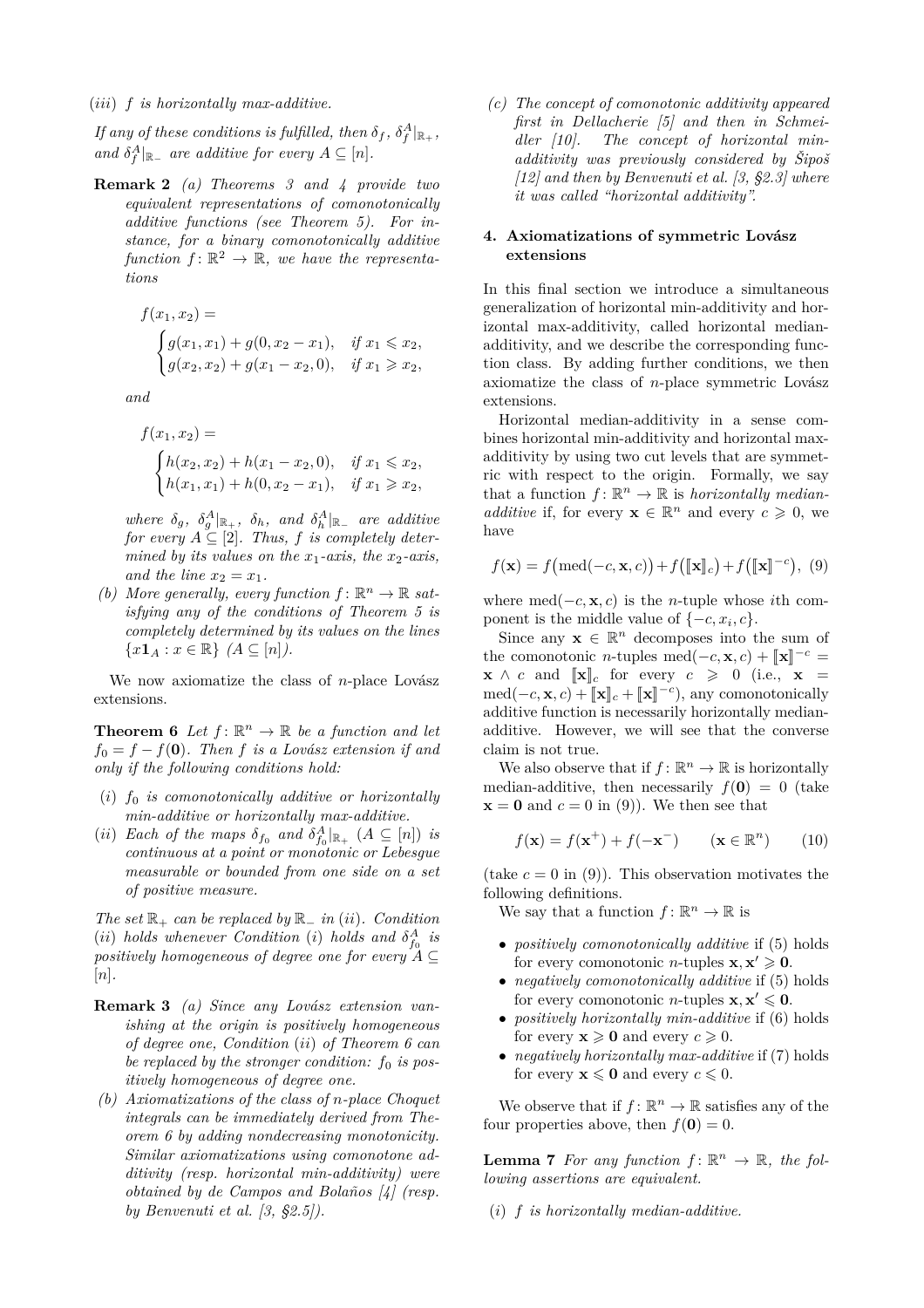- (*ii*) *f is positively horizontally min-additive, negatively horizontally max-additive, and satisfies (10).*
- (*iii*) *There exists a positively horizontally minadditive function*  $g: \mathbb{R}^n \to \mathbb{R}$  and a negatively *horizontally max-additive function*  $h: \mathbb{R}^n \to \mathbb{R}$ *such that*  $f(\mathbf{x}) = g(\mathbf{x}^+) + h(-\mathbf{x}^-)$  *for every*  $\mathbf{x} \in \mathbb{R}^n$ .

By Lemma 7, to describe the class of horizontally median-additive functions, it suffices to describe the class of positively horizontally min-additive functions and that of negatively horizontally maxadditive functions. These descriptions are given in the following two theorems.

**Theorem 8** For any function  $f: \mathbb{R}^n \to \mathbb{R}$ , the fol*lowing assertions are equivalent.*

- (*i*) *f is positively horizontally min-additive.*
- (*ii*) *f is positively comonotonically additive.*
- (*iii*) There exists  $g: \mathbb{R}^n \to \mathbb{R}$ , with  $\delta_g^A|_{\mathbb{R}_+}$  additive *for every*  $A \subseteq [n]$ *, such that, for every*  $\sigma \in S_n$ *,*

$$
f(\mathbf{x}) = \delta_g(x_{\sigma(1)}) + \sum_{i=2}^n \delta_g^{A^{\uparrow}_\sigma(i)}(x_{\sigma(i)} - x_{\sigma(i-1)}),
$$

*for every*  $\mathbf{x} \in \mathbb{R}^n_{\sigma} \cap \mathbb{R}^n_+$ *. In this case, we can choose*  $q = f$ *.* 

**Theorem 9** For any function  $f: \mathbb{R}^n \to \mathbb{R}$ , the fol*lowing assertions are equivalent.*

- (*i*) *f is negatively horizontally max-additive.*
- (*ii*) *f is negatively comonotonically additive.*
- $(iii)$  *There exists*  $h: \mathbb{R}^n \to \mathbb{R}$ *, with*  $\delta_h^A|_{\mathbb{R}_-}$  *additive for every*  $A \subseteq [n]$ *, such that, for every*  $\sigma \in S_n$ *,*

$$
f(\mathbf{x}) = \delta_h(x_{\sigma(n)}) + \sum_{i=1}^{n-1} \delta_h^{A_{\sigma}^{\downarrow}(i)} (x_{\sigma(i)} - x_{\sigma(i+1)}),
$$

*for every*  $\mathbf{x} \in \mathbb{R}^n_{\sigma} \cap \mathbb{R}^n_+$ *. In this case, we can choose*  $h = f$ .

The following description of the class of horizontally median-additive functions follows immediately from Lemma 7 and Theorems 8 and 9.

**Theorem 10** For any function  $f: \mathbb{R}^n \to \mathbb{R}$ , the *following assertions are equivalent.*

- (*i*) *f is horizontally median-additive.*
- (*ii*) *f is positively horizontally min-additive (or positively comonotonically additive), negatively horizontally max additive (or negatively comonotonically additive), and satisfies (10).*
- (*iii*) There exists  $g: \mathbb{R}^n \to \mathbb{R}$  and  $h: \mathbb{R}^n \to \mathbb{R}$ , with  $\delta_g^A|_{\mathbb{R}_+}$  and  $\delta_h^A|_{\mathbb{R}_-}$  additive for every  $A \subseteq [n]$ *,*

*such that, for every*  $\sigma \in S_n$ ,

$$
f(\mathbf{x}) = \delta_g^{A_{\sigma}^{\dagger}(p+1)}(x_{\sigma(p+1)})
$$
  
+ 
$$
\sum_{i=p+2}^{n} \delta_g^{A_{\sigma}^{\dagger}(i)}(x_{\sigma(i)} - x_{\sigma(i-1)})
$$
  
+ 
$$
\delta_h^{A_{\sigma}^{\dagger}(p)}(x_{\sigma(p)})
$$
  
+ 
$$
\sum_{i=1}^{p-1} \delta_h^{A_{\sigma}^{\dagger}(i)}(x_{\sigma(i)} - x_{\sigma(i+1)}), (11)
$$

*for every*  $\mathbf{x} \in \mathbb{R}^n_{\sigma}$ *, and where*  $p \in \{0, \ldots, n\}$  *is such that*  $x_{\sigma(p)} < 0 \leq x_{\sigma(p+1)}$ *. In this case, we can choose*  $g = h = f$ .

We now axiomatize the class of *n*-place symmetric Lovász extensions.

**Theorem 11** Let  $f: \mathbb{R}^n \to \mathbb{R}$  be a function and let  $f_0 = f - f(\mathbf{0})$ *. Then f is a symmetric Lovász extension if and only if the following conditions hold:*

- (*i*) *f*<sup>0</sup> *is horizontally median-additive.*
- (*ii*) *Each of the maps*  $\delta_{f_0}^A|_{\mathbb{R}_+}$  *and*  $\delta_{f_0}^A|_{\mathbb{R}_-}$  ( $A \subseteq [n]$ ) *is continuous at a point or monotonic or Lebesgue measurable or bounded from one side on a set of positive measure.*
- $(iii)$   $\delta_{f_0}^A(-1) = -\delta_{f_0}^A(1)$  *for every*  $A \subseteq [n]$ *.*

*Conditions* (*ii*) *and* (*iii*) *hold together if and only if*  $\delta_{f_0}^A$  *is homogeneous of degree one for every*  $A \subseteq [n]$ *.* 

- **Remark 4** *(a) Since any symmetric Lovász extension vanishing at the origin is homogeneous of degree one, Conditions* (*ii*) *and* (*iii*) *of Theorem 11 can be replaced by the stronger condition: f*<sup>0</sup> *is homogeneous of degree one.*
- *(b) Axiomatizations of the class of n-place symmetric Choquet integrals can be immediately derived by adding nondecreasing monotonicity.*

The following proposition gives a condition for a symmetric Lovász extension to be a Lovász extension. This clearly shows that horizontal medianadditivity does not imply comonotonic additivity.

**Proposition 12** For every  $\phi$ :  $\{0,1\}^n \rightarrow \mathbb{R}$ , we *have*  $\check{f}_{\phi}$  =  $f_{\phi}$  *if and only if*  $f_{\phi-\phi(0)}(-\mathbf{x})$  =  $-f_{\phi-\phi(\mathbf{0})}(\mathbf{x})$  *for every*  $\mathbf{x} \in \mathbb{R}^n_+$  *(or equivalently, for*  $every \mathbf{x} \in \mathbb{R}^n_-$ ).

#### **Acknowledgments**

This research is supported by the internal research project F1R-MTH-PUL-09MRDO of the University of Luxembourg.

#### **References**

[1] J. Aczél and J. Dhombres. *Functional equations in several variables*. Encyclopedia of Mathematics and its Applications 31. Cambridge University Press, Cambridge, UK, 1989.